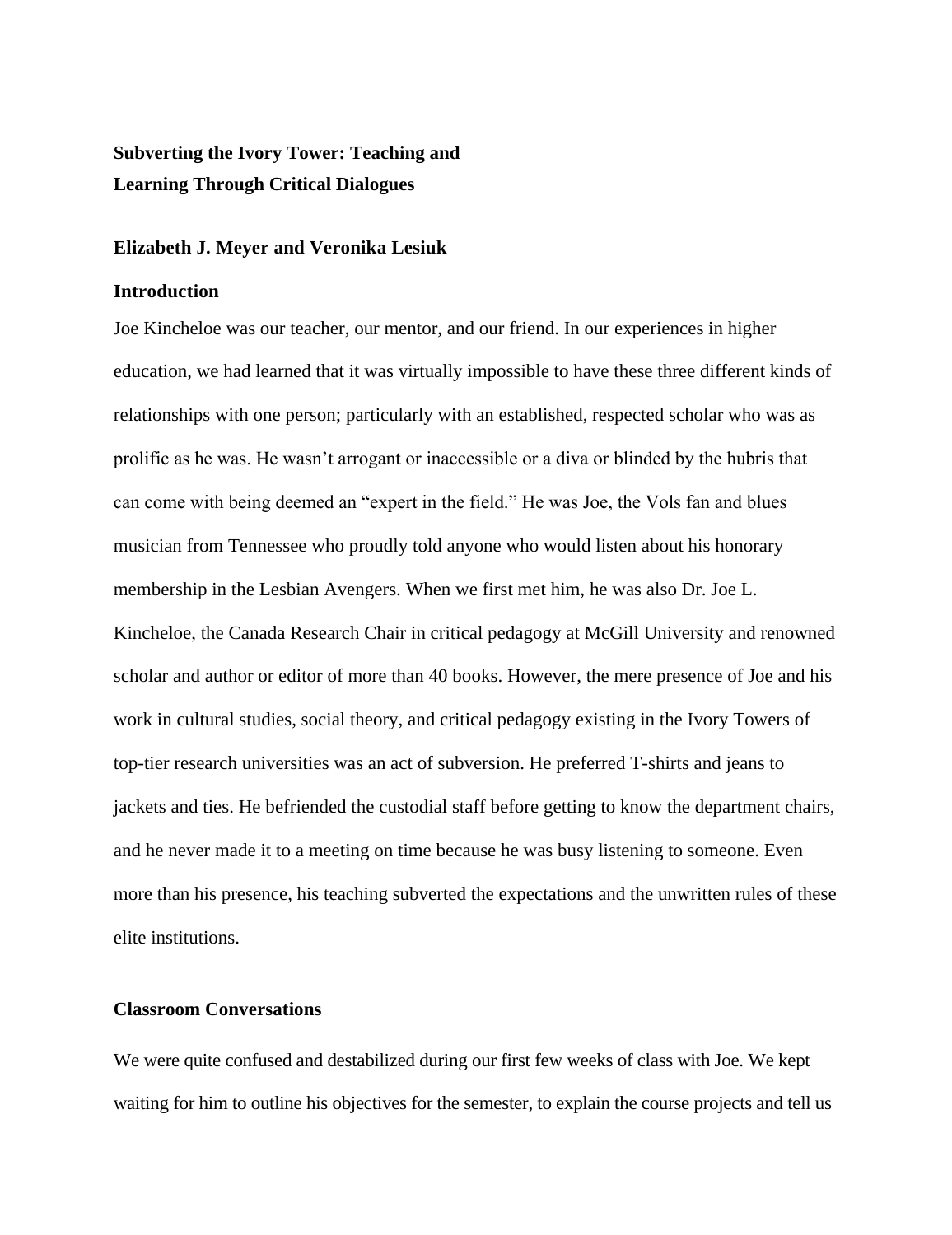how we would be graded. We kept waiting for a formal lecture that we could take notes on so we could master the material and work to meet the professor's expectations. Needless to say, as a critical pedagogue, and the first of his kind we had ever encountered during our many years of postsecondary education, Joe did none of these things. Some grew frustrated and felt lost by the lack of structure, the long conversations, and the lack of "respect" for the classroom setting. Others found it refreshing. He might answer a phone call in class, or his partner, Shirley Steinberg, could wander in from time to time with their hypoallergenic dog, Ozzy, for a quick chat, or the Dean would drop in just to listen in on the classroom conversations. As students who had usually done well in school, who had carefully learned the rules of classrooms, and even reinforced them as teachers, we were destabilized, frustrated, and confused by these activities. As the semester wore on, we realized we were being pushed to think harder than we had in any other course, doing additional readings out of our own interests and listening more carefully to our peers than ever before. Joe was slowly, intentionally, and successfully tearing down and reshaping the classroom boundaries subverting the Ivory Tower—and opening up new spaces for dialogue, learning, and unlearning. For example, a group of us that first met in his class, collaborated on a book project that built on these relationships and the trust established in that class and wrote about our personal and emotional journeys that supported our intellectual understandings of critical discourses (Churchill, 2009).

Joe was the first professor that we had comfortably addressed by his first name while in his class. His voice, his demeanor, his pedagogy, all cultivated an atmosphere of trust, openness, and respect for each student's identities and experiences. He shared the approach to teaching articulated by bell hooks. She wrote, "the professor must genuinely *value* everyone's perspective. There must be an ongoing recognition that everyone influences the classroom dynamic, that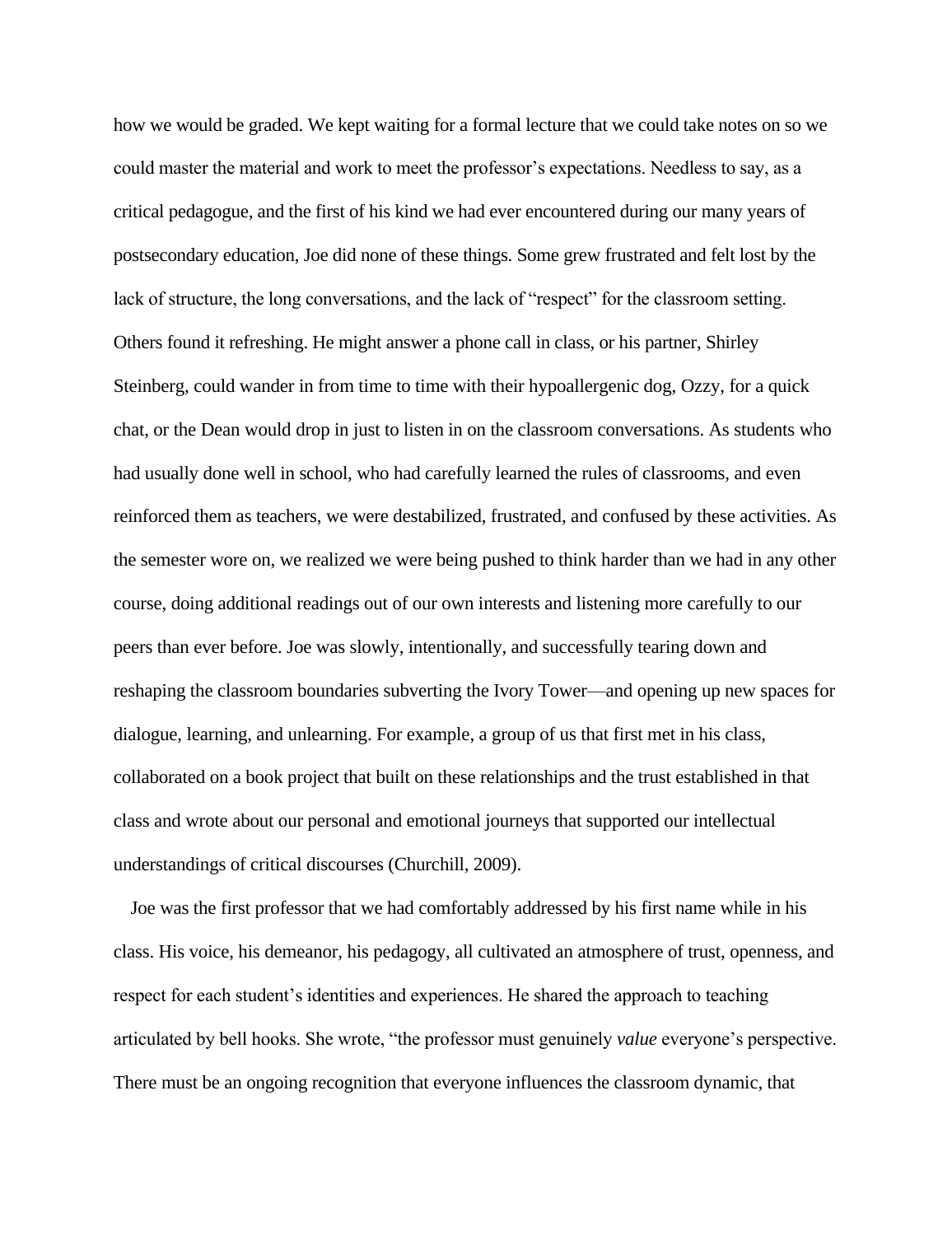everyone contributes" (hooks, 1994, p. 8). That year, in both Joe and Shirley's classes, we were amazed at how much we learned about and from our fellow classmates. In no previous course had students opened up as much about their own selves, their own identities, and their own miseducative experiences (Dewey, 1938/1963) as they did in Joe and Shirley's classes. We had struggled for years to find or create a student community during our graduate studies, and it was no coincidence that several such communities finally emerged the year that Joe and Shirley arrived. Joe's warmth, generosity, and unconditional support helped draw people in. He made it clear that he cared for us not just as students but as a whole people. He wrote about this love that is central to his notion of critical pedagogy and stated,

If critical pedagogy is not injected with a healthy dose of what Freire called "radical love," then it will operate only as a shadow of what it could be. Such a love is compassionate, erotic, creative, sensual, and informed. Critical pedagogy uses it to increase our capacity to love, to bring the power of love to our everyday lives and social institutions and to rethink reason in a humane and interconnected manner. Knowledge in this context takes on a form quite different from its more accepted and mainstream versions. A critical knowledge seeks to connect with the corporeal and the emotional in a way that understands at multiple levels and seeks to assuage human suffering. (Kincheloe, 2005, p. 3)

This love extended beyond the walls of the classroom as he and Shirley invited students home and into their lives. They welcomed both of us into their world through what we have come to call the "Pedagogy of the Party."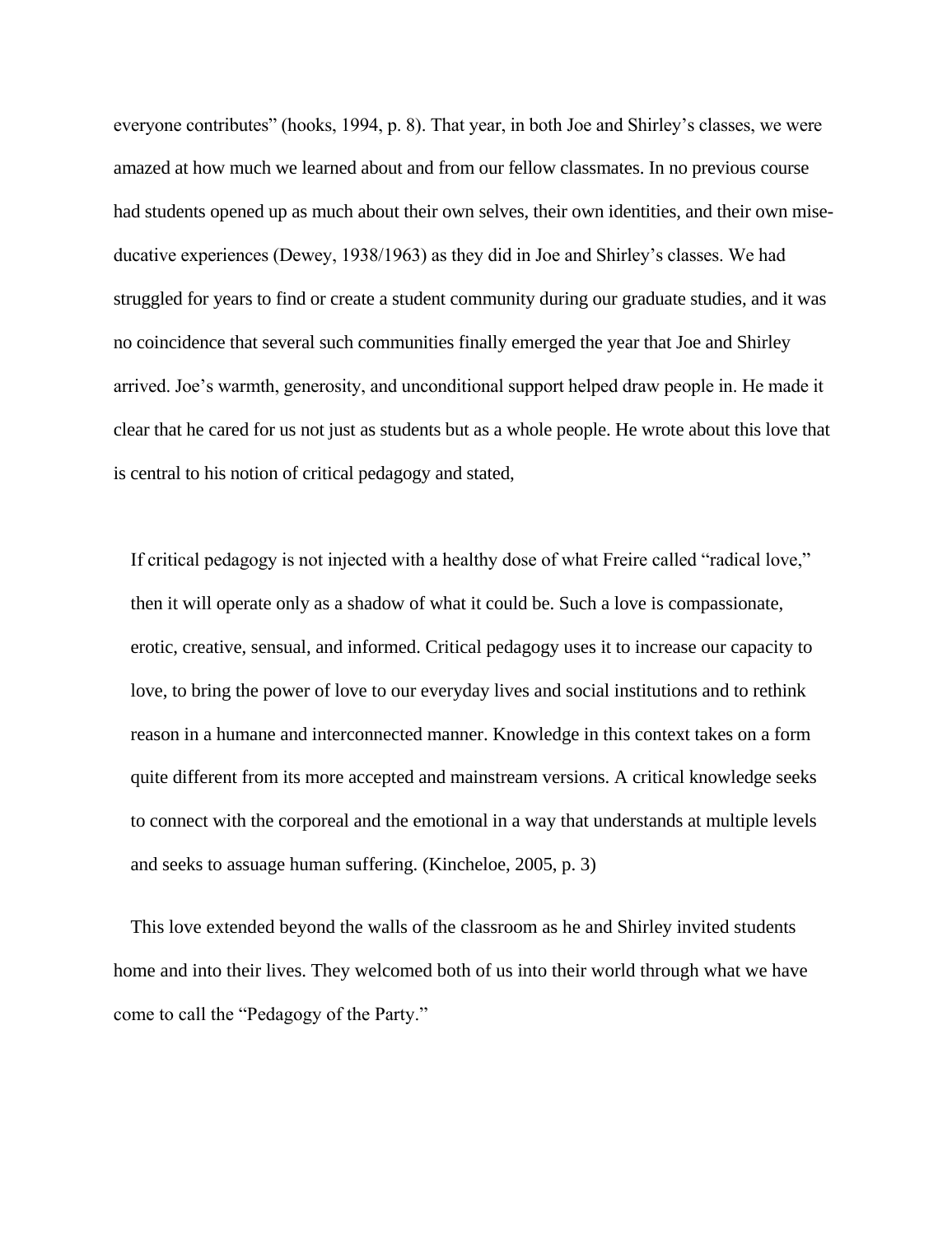## **The Pedagogy of the Party**

Joe and Shirley would invite students over to their house a few times during the school year. Current, former, and future students would gather with their partners, children, and friends in the colorful and music-filled spaces of their home. These gatherings fostered the development of strong personal and intellectual relationships and expanded the spaces of learning and inquiry far beyond the walls of the Ivory Tower. The "Pedagogy of the Party" is meant to highlight how these ostensibly social gatherings allowed us all to extend our relationships and understandings of each other and what we were learning beyond an isolated, disembodied, intellectualized group of students who were enrolled in a graduate course that met once a week. As Giroux explains, "meaning is located in the various dimensions of subjectivity and behavior as well as in 'texts' and classroom practices that structure, limit, and enable human action" (Giroux, 1983, p. 157). These parties allowed the learning and the radical love that started in Joe's classes to pour over into our personal lives so we could be our whole selves and draw on our identities, our experiences, and our situated histories as legitimate ways of knowing. Many professors and teachers work to bracket their subjectivities and build high walls between their personal and professional lives. This differentiation of public/private selves is difficult to navigate as it is often impossible to leave behind key aspects of our identities or past experiences when we interact with others in educational settings without feeling fractured or hypocritical (Maher & Tetreault, 1994; Meyer, 2008). Joe modeled how a teacher and a mentor can effectively remove these barriers to learning and become a trusted friend by listening to other's stories and validating each of these experiences as educative, important, and full of meaning. Joe helped each of us be more fully present in our learning because he saw us, knew us, and valued us for our intellectual contributions and our whole selves.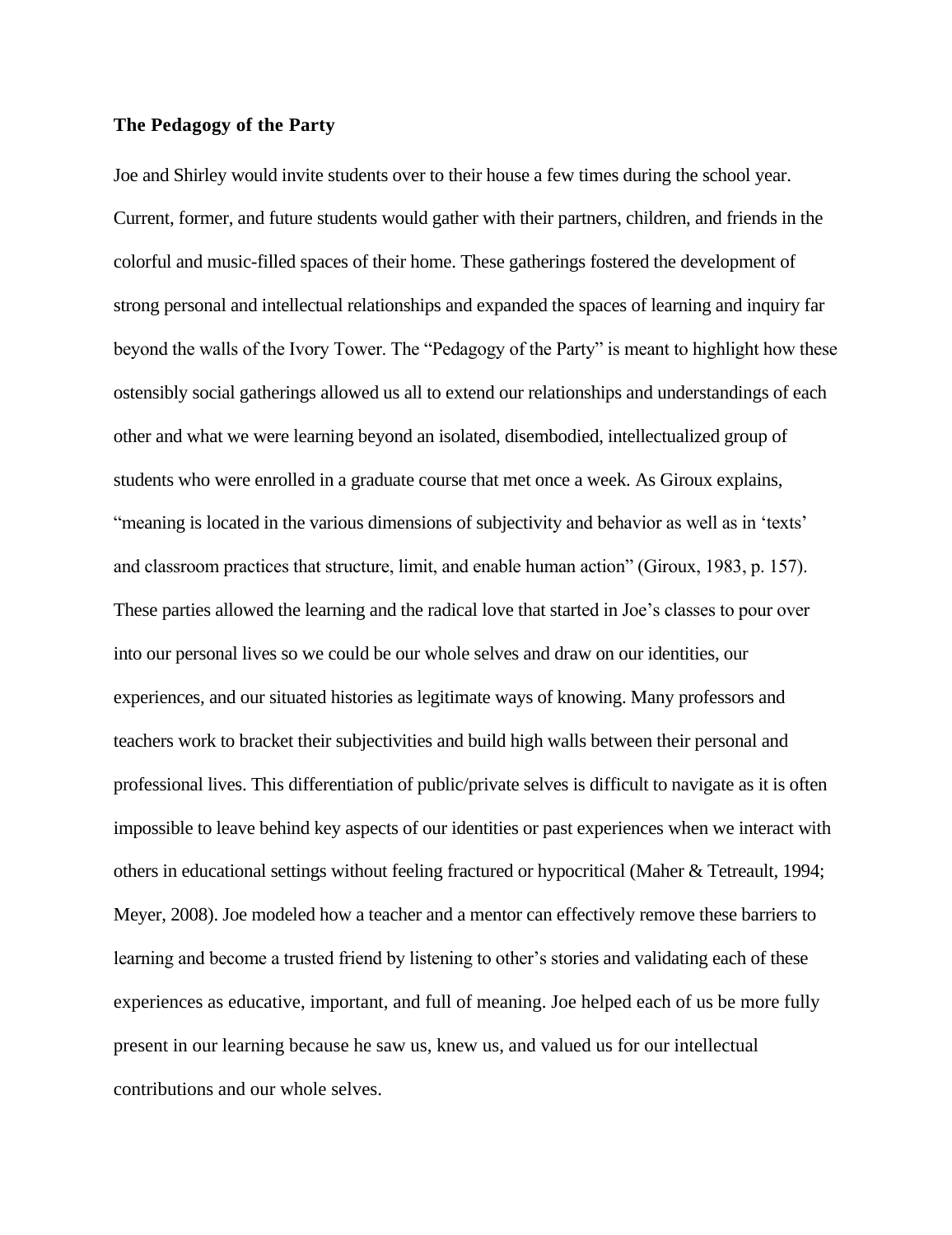Through the Pedagogy of the Party, Joe helped create an atmosphere of what we had hoped graduate school would be like but had never experienced before we met him. He fostered a community of learners who engaged in critical dialogues that radically transformed the way we learn and conceptualize "teaching" and will continue to do so. He made us each feel valued because he chose to take the time to listen. He would then share a story from his own life that was filled with insights and connections that made us laugh and feel truly heard. He was a noncompetitive, humble, Socratic professor who also offered the best model of Paulo Freire's *Pedagogy of the Oppressed* that we have ever experienced. Teaching through conversations and constructing the Pedagogy of the Party allowed learning to happen in important ways. As Freire explained, "I engage in dialogue because I recognize the social and not merely the individualistic character of the process of knowing. In this sense, dialogue presents itself as an indispensable component of the process of both learning and knowing" (Freire & Macedo, 1995, p. 379). These dialogues that were sparked by Joe's presence, love, and teaching were indispensable in our own processes of learning and knowing.

# **Conclusion**

Joe would often tell the story of the night he first encountered Paulo's work in the library of the small Christian college he attended and how he was so drawn in that he stayed up all night reading *The Pedagogy of the Oppressed.* Freire's ideas so deeply resonated with what Joe already felt and knew to be true and offered support and external legitimacy to his own developing concepts of liberation theology and social justice. As Donaldo Macedo points out in the introduction to the 30th Anniversary edition of *Pedagogy of the Oppressed,* "people often identify with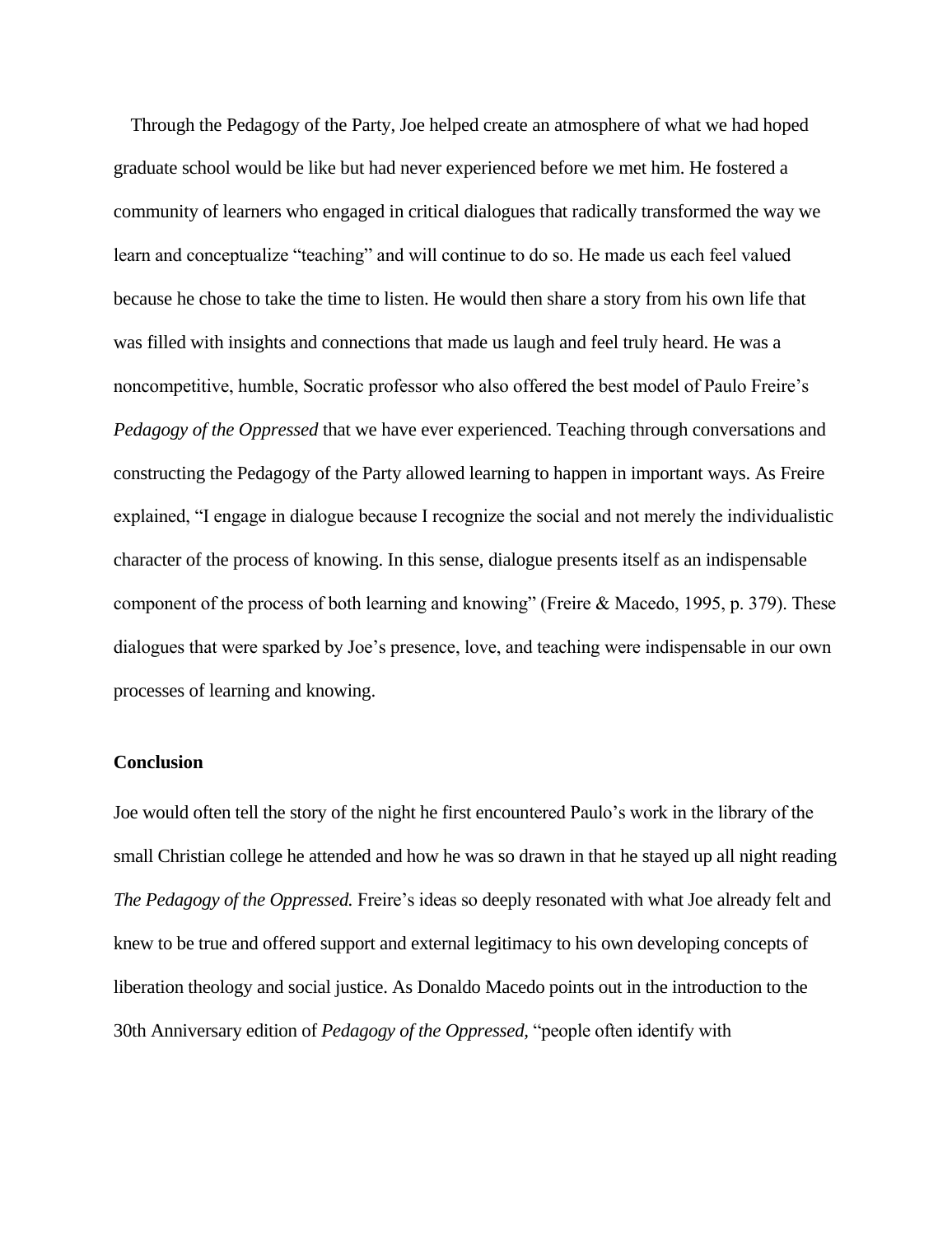representations that they are either comfortable with or that help deepen their understanding of themselves" (Macedo, 2007, p. 23).

Joe Kincheloe embodied all the qualities Freire believed were elements for engaging in meaningful dialogues: love, humility, faith in humankind, mutual trust, hope, and critical thinking (Freire, 1970/1993, pp. 88-92). Although some may argue that these were part of his inherent nature even before encountering the work of Paulo Freire, it is important to acknowledge that all educators can learn to infuse our work and our relationships with love, humility, faith in others, trust, hope, and criticality. These qualities that Joe showed helped us shift our learning from our heads to our hearts and shifted his relationship with us from teacher, to mentor, to beloved friend in our lives. He is a dear and cherished role model who has provided us with a lifetime of strength and inspiration to continue subverting the Ivory Tower

and pursuing critical dialogues in all the learning spaces that have opened up around us.

#### **References**

- Churchill, A. H. (Ed.). (2009). *Rocking your world: Emotional journeys in the critical discourses*. Rotterdam, Netherlands: Sense Publishers.
- Dewey, J. (1963). *Experience and education*. New York: Collier Books. (Original work published 1938)
- Freire, P., & Macedo, D. (1995). A dialogue: Culture, language, and race. *Harvard Educational Review, 65*, 375-389.

Freire, P. (1993). *Pedagogy of the oppressed* (M. B. Ramos, Trans.).

- New York: Continuum. (Original work published 1970) Giroux, H. (1983). *Theory and resistance in education*. South
- Hadley, MA: Bergin & Harvey.
- hooks, b. (1994). *Teaching to transgress: Education as the practice of freedom*. New York: Routledge-Falmer.
- Kincheloe, J. (2005). *Critical pedagogy*. New York: Peter Lang. Macedo, D. (2007). Introduction. In *The pedagogy of the oppressed* (30th Anniversary ed., pp. 11-27). New York: Continuum.

Maher, F. A., & Tetreault, M. K. T. (1994). *The Feminist Classroom*. New York: Basic Books.

Meyer, E. (2008). Who we are matters: Exploring teacher identities through found poetry. *LEARNing Landscapes, 1*, 195-210.